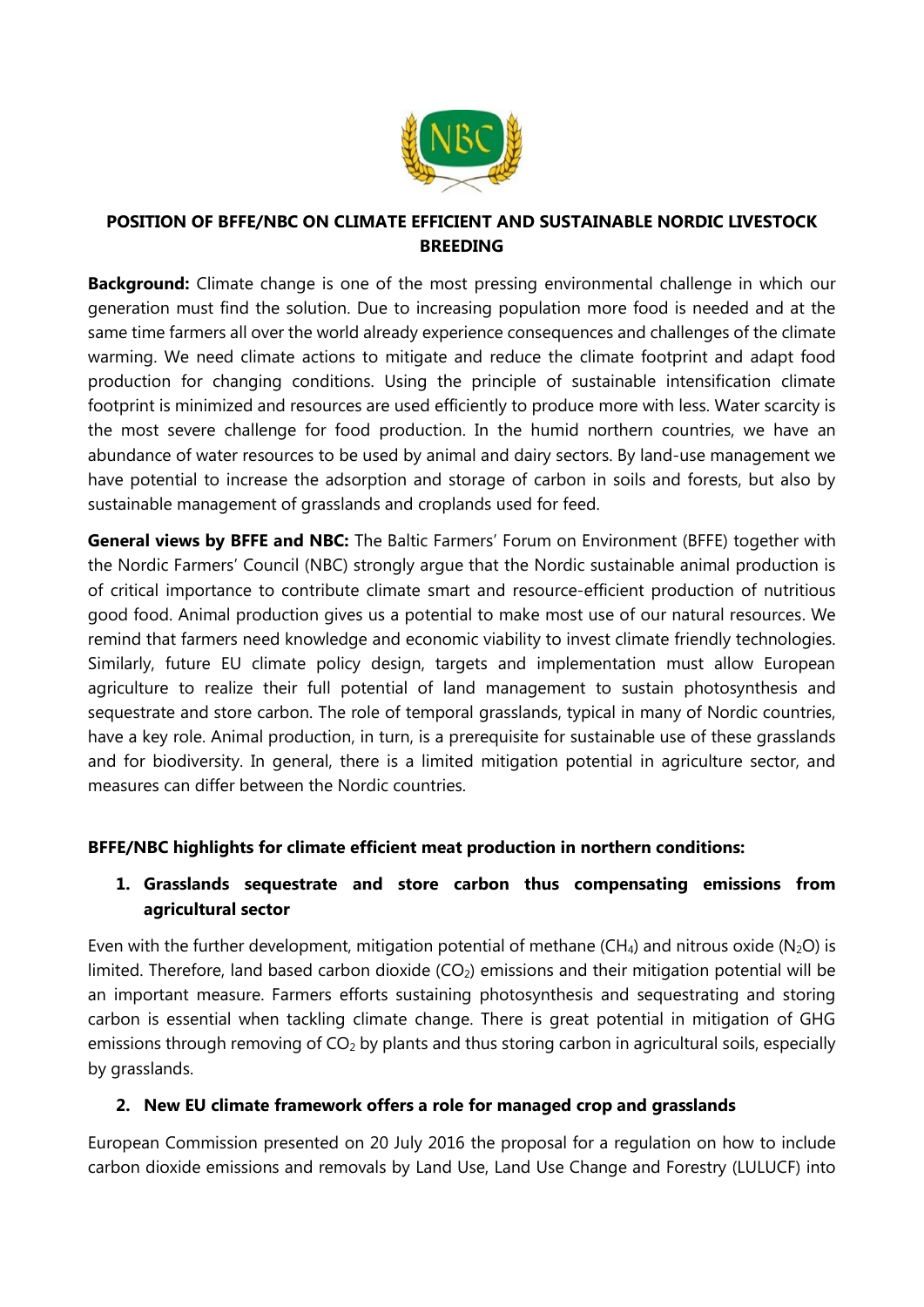the EU 2030 Climate and Energy framework. This proposal enables opportunities to include the positive effect of Nordic efficient animal production, which bases on well managed grasslands and croplands. This is a first time the LULUCF sector is included in the EU energy and climate framework with proposals to carbon sequestration. The total net removals of CO2-equivivalents can be taken into account for compliance the reduction targets as follows for NBC countries: Finland 4.5, Denmark 14.6, Sweden 4.9, and including other BFFE-countries: Estonia 0.9, Latvia 3.1, Lithuania 6.5, Germany 22.3, and Poland 27.7 Mt CO2-ekv for the period 2021 to 2030. As in many Nordic countries we have a limited potential for afforestation, we highlight the importance of carbon sequestration by the soil management along with feed production.

## **3. Livestock sustains nutrient recycling and biodiversity**

Sustainable livestock production maintains long term productivity of soils and recycles nutrients. Good yields, diverse crop rotation including temporal grasslands and leguminous plants sustain soil productivity. By recycling animal manure and slurry, valuable nutrients fertilize soils with organic matter. Improved manure management and biogas production will enhance livestock sector's energy efficiency and reduce GHG emissions. Enhanced soils structure ameliorates the soil permeability and water management, and most importantly proper agricultural land management enables climate change actions, both mitigation and adaptation. In addition, that our meadows and temporal grasslands stock carbon, grazing animals also sustain traditional rural landscapes. A properly managed grazing prevents over-growing, and grassland plants respond positively to grazing and species richness increases. Livestock sector also maintains a large diversity of different animal species and breeds. Investing in diverse animal production ensures food security and continuity of farms and rural areas.

# **4. Precautionary animal healthcare enables sustainable livestock production**

Sustainable livestock production also includes precautionary animal healthcare instead of treating cattle with antibiotics, which decreases greenhouse emissions. Antibiotics alter microbial emissions of greenhouse gases by affecting livestock gut microbiota.

Ruminants have higher emission intensity, compared to other animals. Combined milk and beef production has approximately one third less GHG emissions, compared to pure beef production. On the other hand, ruminants are able to convert into high quality protein grass inedible to humans.

## **5. Energy efficiency and sustainable water use are in the core**

Animal production consumes a lot of water, and global freshwater availability is in increasing pressure. Importing water intense products from highly water-scarce countries is unsustainable. That's why countries having significant rainwater, ground and surface water resources, could produce more water intense products in the future. Livestock sector has a potential for a very high energy efficiency. Healthy and properly nourished animals decrease production losses and enhance the state of environment. Livestock sector is a vital part of sustainable agriculture and local nutrient recycling. Farmers can tackle climate change by renewing biomasses and sequestrating carbon.

# **6. Research and innovation needed for further improvements**